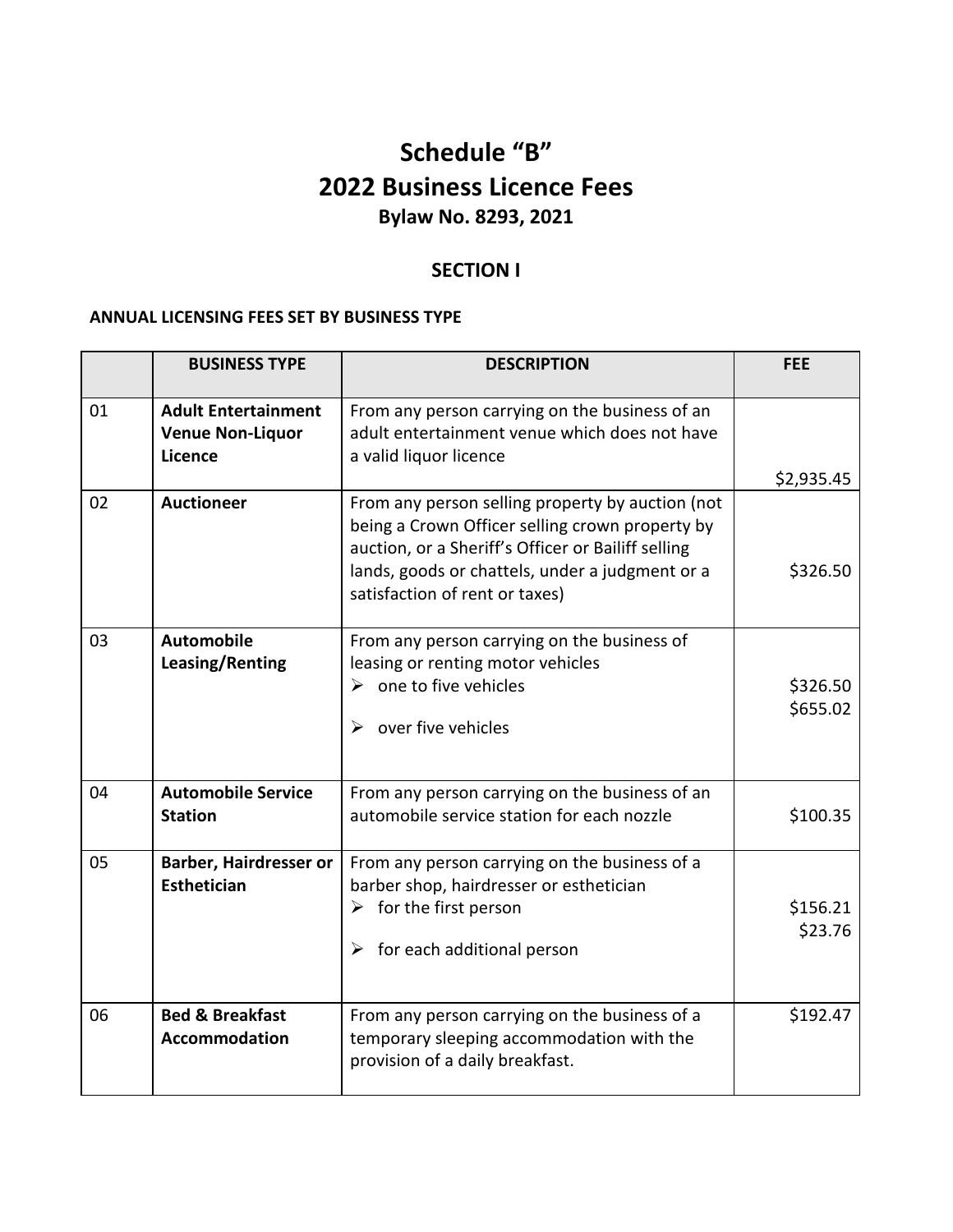|    | <b>BUSINESS TYPE</b>                                            | <b>DESCRIPTION</b>                                                                                                                    | <b>FEE</b>          |
|----|-----------------------------------------------------------------|---------------------------------------------------------------------------------------------------------------------------------------|---------------------|
| 07 | <b>Book or Magazine</b><br>Agent                                | From any person who sells or disposes of books,<br>periodicals or other written matter                                                | \$164.32            |
| 08 | <b>Bowling Alley</b>                                            | From any person who carries on the business of<br>a bowling alley<br>$\triangleright$ per lane<br>minimum<br>➤                        | \$44.15<br>\$192.14 |
| 09 | <b>Care Facility</b><br><b>Group Child Care</b><br><b>Adult</b> | From any person carrying on the business of<br>group child care or adult care facility                                                | \$0.00<br>\$0.00    |
| 10 | <b>Carnival or Circus</b>                                       | From the proprietor or manager of any carnival<br>or circus<br>$\triangleright$ one day                                               | \$164.32            |
| 11 | <b>Christmas Tree</b><br>Vendor                                 | From any person who carries on the business of<br>a Christmas tree vendor<br>$\geq$ 2 months                                          | \$78.39             |
| 12 | <b>Commission</b><br><b>Merchant</b>                            | From any person carrying on the business of a<br>commission merchant                                                                  | \$134.25            |
| 13 | <b>Contractor</b>                                               | From any person carrying on the business of a<br>contractor<br>$\triangleright$ one to two employees<br>each additional employee<br>➤ | \$164.32<br>\$19.82 |
| 14 | <b>Curling Rink</b>                                             | From any person carrying on the business of<br>curling rink<br>$\triangleright$ per sheet of ice<br>minimum<br>➤                      | \$62.51<br>\$192.47 |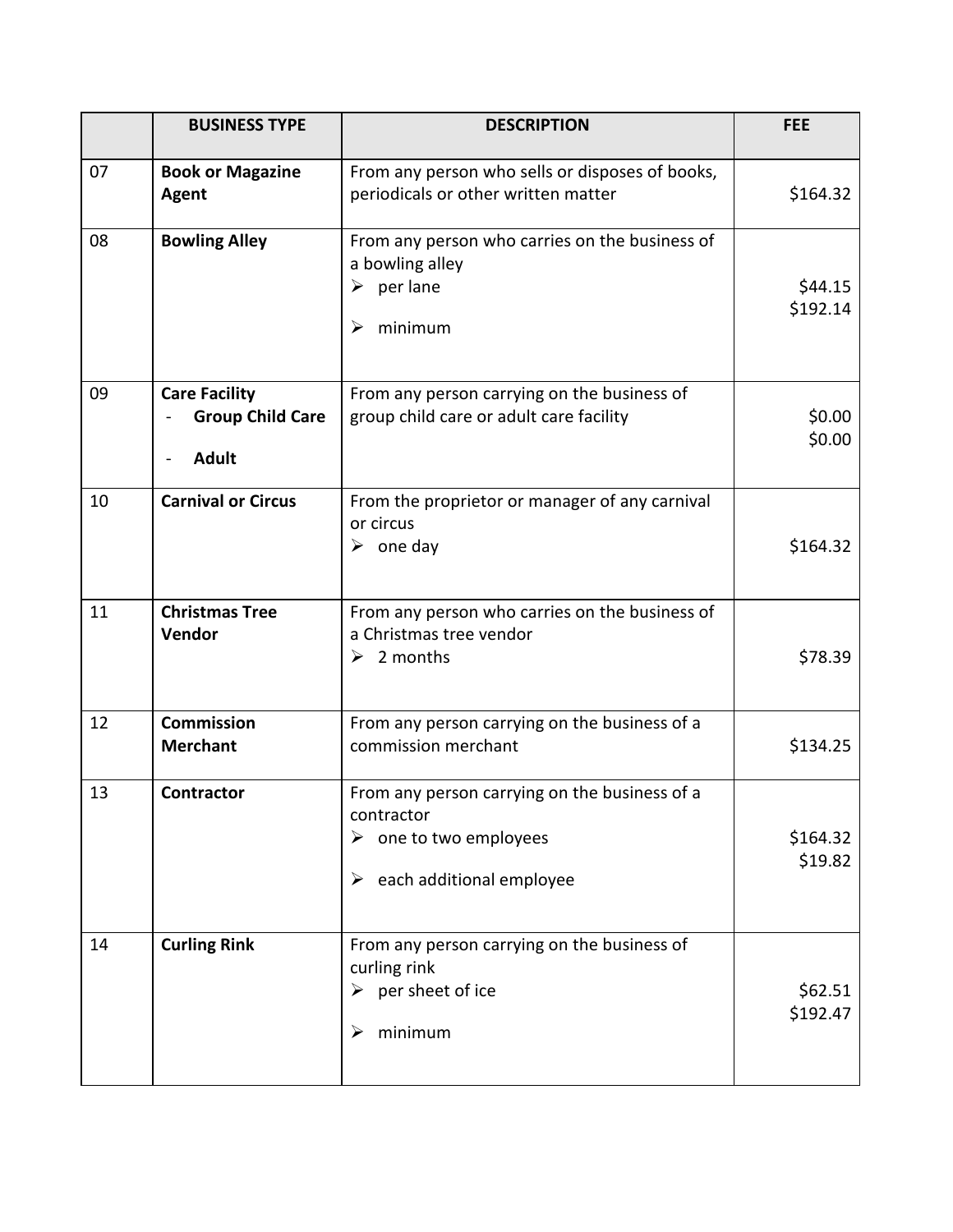|    | <b>BUSINESS TYPE</b>                                        | <b>DESCRIPTION</b>                                                                                                                                                                                                                                                                   | <b>FEE</b>                       |
|----|-------------------------------------------------------------|--------------------------------------------------------------------------------------------------------------------------------------------------------------------------------------------------------------------------------------------------------------------------------------|----------------------------------|
| 15 | <b>Dating Services</b>                                      | From any person carrying on the business of<br>providing information to persons desirous of<br>meeting other persons for the purpose of social<br>outings                                                                                                                            | \$192.47                         |
| 16 | <b>Direct Seller</b>                                        | From every person carrying on the business of a<br>direct seller                                                                                                                                                                                                                     | \$164.32                         |
| 17 | <b>Hall - Rental</b>                                        | From every person engaged in the business of<br>operating a rental hall<br>one year<br>➤<br>one month<br>➤<br>one day<br>➤                                                                                                                                                           | \$778.80<br>\$468.19<br>\$235.16 |
| 18 | <b>Inter-Municipal</b><br><b>Business Licence</b><br>(IMBL) | From eligible trades contractor or other<br>professional pursuant to Bylaw No. 7610                                                                                                                                                                                                  | \$250.00                         |
| 19 | Laundromat                                                  | From any person carrying on the business of a<br>laundromat by the operation of coin-operated<br>automatic washing and drying machines whether<br>or not any person or persons is in actual charge<br>of the premise<br>$\triangleright$ one machine<br>each additional machine<br>➤ | \$134.25<br>\$18.58              |
| 20 | Liquor Licence "1"<br>(Liquor Primary)                      | "Liquor Primary" Licence - from any person<br>licensed under the Liquor Control and Licensing<br>Act to carry on business as a "Liquor Primary"<br>licensed establishment                                                                                                            | \$2,935.45                       |
| 21 | Liquor Licence "2"<br>(Food Primary)                        | "Food Primary" Licence - from any person<br>licensed under the Liquor Control and Licensing<br>Act to carry on business as a "Food Primary"<br>licensed establishment                                                                                                                | \$367.04                         |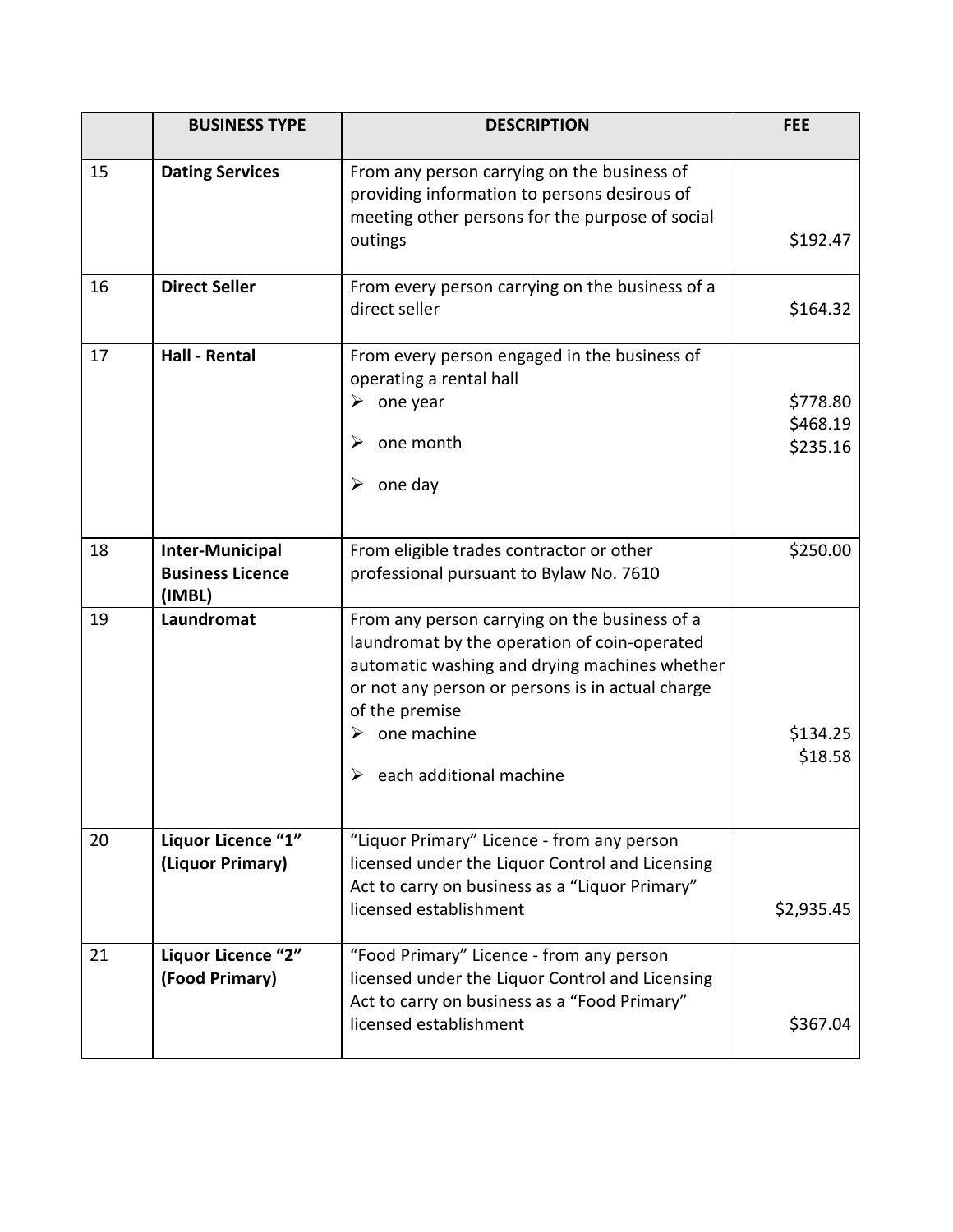|    | <b>BUSINESS TYPE</b>                                                     | <b>DESCRIPTION</b>                                                                                                                                                                                                                                                                                 | <b>FEE</b>                      |
|----|--------------------------------------------------------------------------|----------------------------------------------------------------------------------------------------------------------------------------------------------------------------------------------------------------------------------------------------------------------------------------------------|---------------------------------|
| 22 | Liquor Licence "3"<br>(Food Primary with<br><b>Patron Participation)</b> | "Food Primary With Patron Participation"<br>Licence - from any person licensed under the<br>Liquor Control and Licensing Act to carry on<br>business as a "Food Primary" licensed<br>establishment with patron participation<br>entertainment                                                      | \$1,467.39                      |
| 23 | <b>Liquor Licence</b><br>(Retail Store)                                  | "Licencee Retail Store" Licence - from any person<br>licensed under the Liquor Control and Licensing<br>Act to carry on business as a "Licensee Retail<br>Store" licensed establishment                                                                                                            | \$2,935.45                      |
| 24 | <b>Liquor Licence</b><br>(Private Club)                                  | "Liquor Primary - Private Club" Licence - from<br>any person licensed under the Liquor Control<br>and Licensing Act to carry on business as a<br>"Liquor Primary - Private Club" licensed<br>establishment                                                                                         | \$0.00                          |
| 25 | <b>Mobile Food Vending</b><br>(Food Truck)                               | From any person operating a Food Truck<br>pursuant to Bylaw No. 7850<br>$\triangleright$ Single Event Licence<br>Annual Licence: 1-3 employees<br>➤<br>Annual Licence: 4+ employees<br>➤                                                                                                           | \$53.32<br>\$192.47<br>\$279.87 |
| 26 | <b>Parking Lot</b>                                                       | from every person carrying on the business of a<br>private parking lot                                                                                                                                                                                                                             | \$233.92                        |
| 27 | <b>Peddler</b>                                                           | from every person who goes from place to place<br>or house to house selling or taking orders for<br>selling, or offering for sale or vending on any<br>street, lane, or public place within the City,<br>whether such person is acting on that person's<br>own behalf or as an employee of another | \$489.80                        |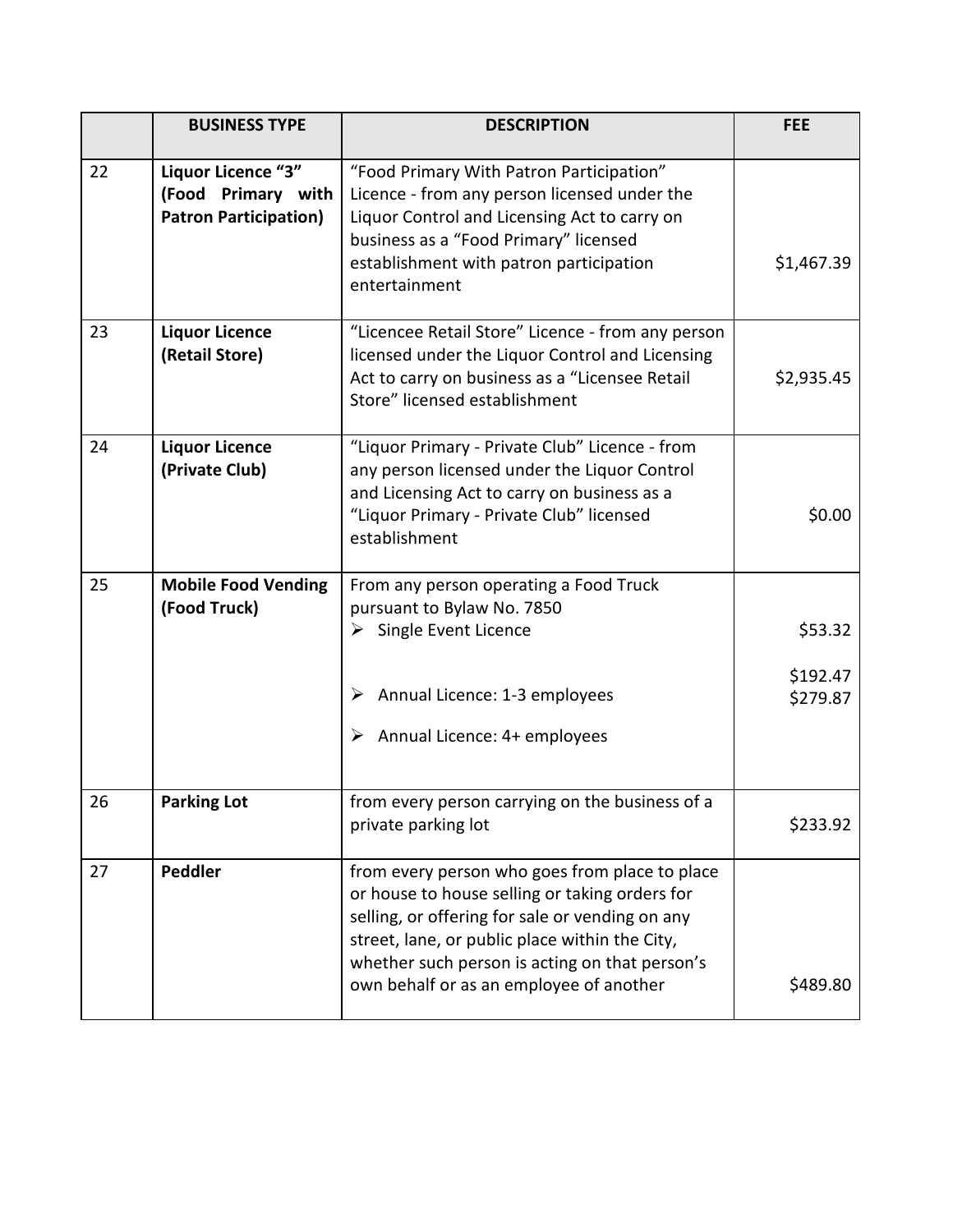|    | <b>BUSINESS TYPE</b>                                 | <b>DESCRIPTION</b>                                                                                                                                    | <b>FEE</b>          |
|----|------------------------------------------------------|-------------------------------------------------------------------------------------------------------------------------------------------------------|---------------------|
| 28 | Pool<br><b>Rooms</b><br>and<br><b>Billiard Halls</b> | from any person keeping a premise where a<br>billiard table or pool table is used for hire or<br>profit<br>$\triangleright$ per table<br>minimum<br>➤ | \$61.27<br>\$192.47 |
| 29 | <b>Relaxation Body Rub</b>                           | from any person providing relation body-rub<br>services                                                                                               | \$2,935.45          |
| 30 | <b>Retail Sale of</b><br><b>Cannabis</b>             | From any person carrying on the business<br>involving the retail sale of cannabis                                                                     | \$2,935.45          |
| 31 | <b>Secondhand Dealer</b>                             | from any person carrying on the business of a<br>secondhand dealer                                                                                    | \$324.70            |
| 32 | <b>Shoe Shine Stand</b>                              | from any person carrying on<br>the business of a shoe shine stand<br>$\triangleright$ for each chair on such stand<br>minimum<br>➤                    | \$18.58<br>\$100.35 |
| 33 | <b>Social Escort Service</b>                         | from any person carrying on the business of<br>providing or<br>furnishing male escorts or female partners for<br>social occasions                     | \$2,935.45          |
| 34 | <b>Street Entertainer /</b><br><b>Busker</b>         | from any person carrying on the business of<br>providing entertainment on a street or public<br>place                                                 | \$36.04             |
| 35 | <b>Street Vendor</b>                                 | from any person carrying on the business of<br>selling wares on a street or public place                                                              | \$192.47            |
| 36 | <b>Storage Yard</b>                                  | from any person carrying on the business of<br>storage of goods or equipment                                                                          | \$192.47            |
| 37 | <b>Tea Cup Reader</b>                                | from every person engaged in the occupation of<br>a tea cup reader                                                                                    | \$51.05             |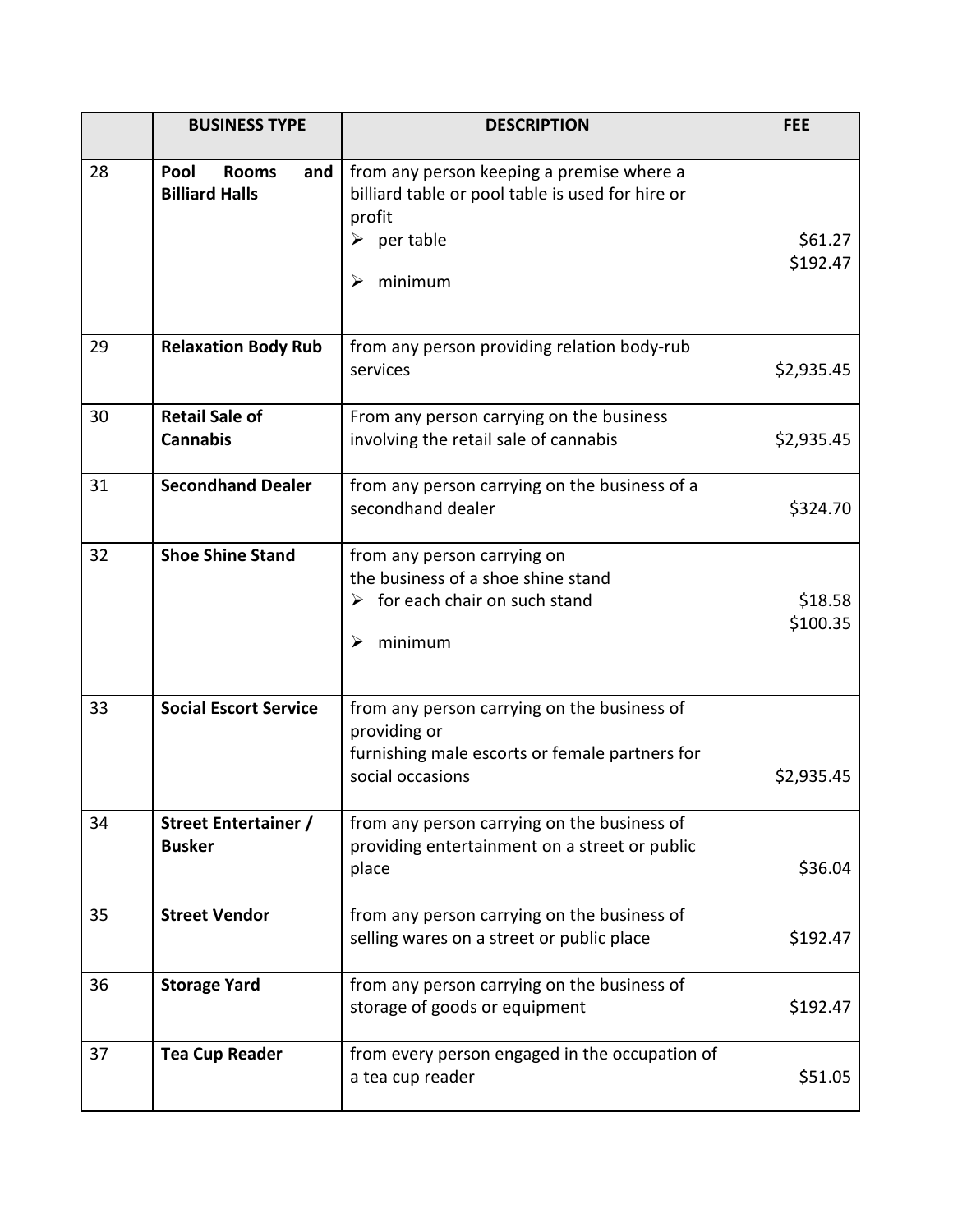| 38<br>from the proprietor, lessee or manager of any<br><b>Theatre</b><br>theatre, concert hall, or other place of<br>entertainment, amusement or exhibition<br>➤<br>one year                                                                                                                                                                                                                      | <b>BUSINESS TYPE</b> | <b>DESCRIPTION</b> | <b>FEE</b>                       |
|---------------------------------------------------------------------------------------------------------------------------------------------------------------------------------------------------------------------------------------------------------------------------------------------------------------------------------------------------------------------------------------------------|----------------------|--------------------|----------------------------------|
| one month<br>➤<br>one day<br>➤<br>provided that where one building contains more<br>than one Theatre a separate licence fee shall be<br>payable in respect of each theatre. Provided<br>further than no such licence shall be required in<br>respect of a performance, concert, exhibition or<br>entertainment, the entire proceeds of which are<br>disbursed to charitable or religious purposes |                      |                    | \$778.80<br>\$468.18<br>\$235.16 |

## **SECTION II**

### **EMPLOYEE BASED BUSINESS**

Every person carrying on within the City of New Westminster any business, professional practice, trade, employment, occupation, calling, not herein before enumerated, shall pay to the City of New Westminster a fee specified as follows plus any applicable taxes:

| <b>Number of Employees</b> |                                 | <b>FEE</b> |
|----------------------------|---------------------------------|------------|
| $1 - 3$                    | Persons Engaged in the Business | \$192.47   |
| $4 - 10$                   | Persons Engaged in the Business | \$279.87   |
| $11 - 25$                  | Persons Engaged in the Business | \$530.69   |
| $26 - 50$                  | Persons Engaged in the Business | \$1,059.91 |
| $51 - 100$                 | Persons Engaged in the Business | \$2,161.15 |
| over 100                   | Persons Engaged in the Business | \$2,935.45 |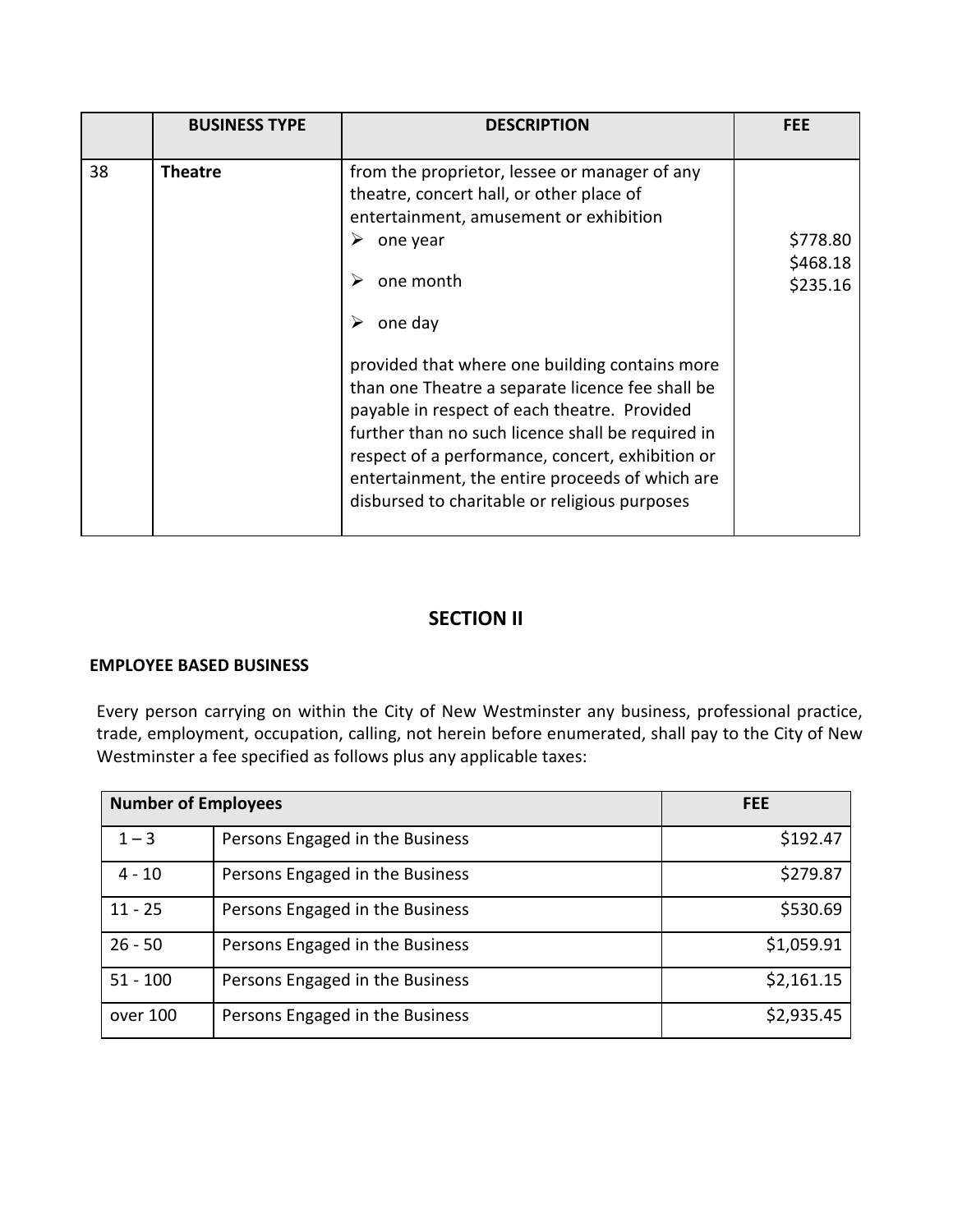## **SECTION III**

#### **VENDING MACHINES**

For any person carrying on the business of operating vending machines the following fees per machine plus any applicable taxes apply:

|     | <b>Type of Vending Machine</b>                                                      | <b>FEE</b> |
|-----|-------------------------------------------------------------------------------------|------------|
| (a) | For the sale of confectionery, including beverages                                  | \$37.28    |
| (b) | For the sale of tobacco, cigars or cigarettes                                       | \$78.39    |
| (c) | For amusement when operated by coins greater than one cent                          | \$55.30    |
| (d) | For the sale and/or distribution of newspapers                                      | \$46.86    |
| (e) | For coin operated laundry machines                                                  | \$15.66    |
| (f) | Automated Bank Teller Machine at locations other than at a financial<br>institution | \$192.47   |
| (g) | Any other vending machine                                                           | \$37.28    |

## **SECTION IV**

### **RENTAL ACCOMMODATION FEES**

For any person carrying on the business of operating Apartments, Rooming houses, Lodging Houses, Rental Houses and any other place where rooms are available for rental for human habitation.

For the purpose of calculating fees under this Bylaw, each rental unit shall be considered as follows:

| Housekeeping / Bachelor rental unit | 2 Rooms |
|-------------------------------------|---------|
| 1 Bedroom rental unit               | 3 Rooms |
| 2 Bedroom rental unit               | 4 Rooms |
| 3 Bedroom rental unit               | 5 Rooms |

|                                                                       | FEE     |
|-----------------------------------------------------------------------|---------|
| <b>Property</b> not Certified by the Crime Free Multi Housing Program | \$17.15 |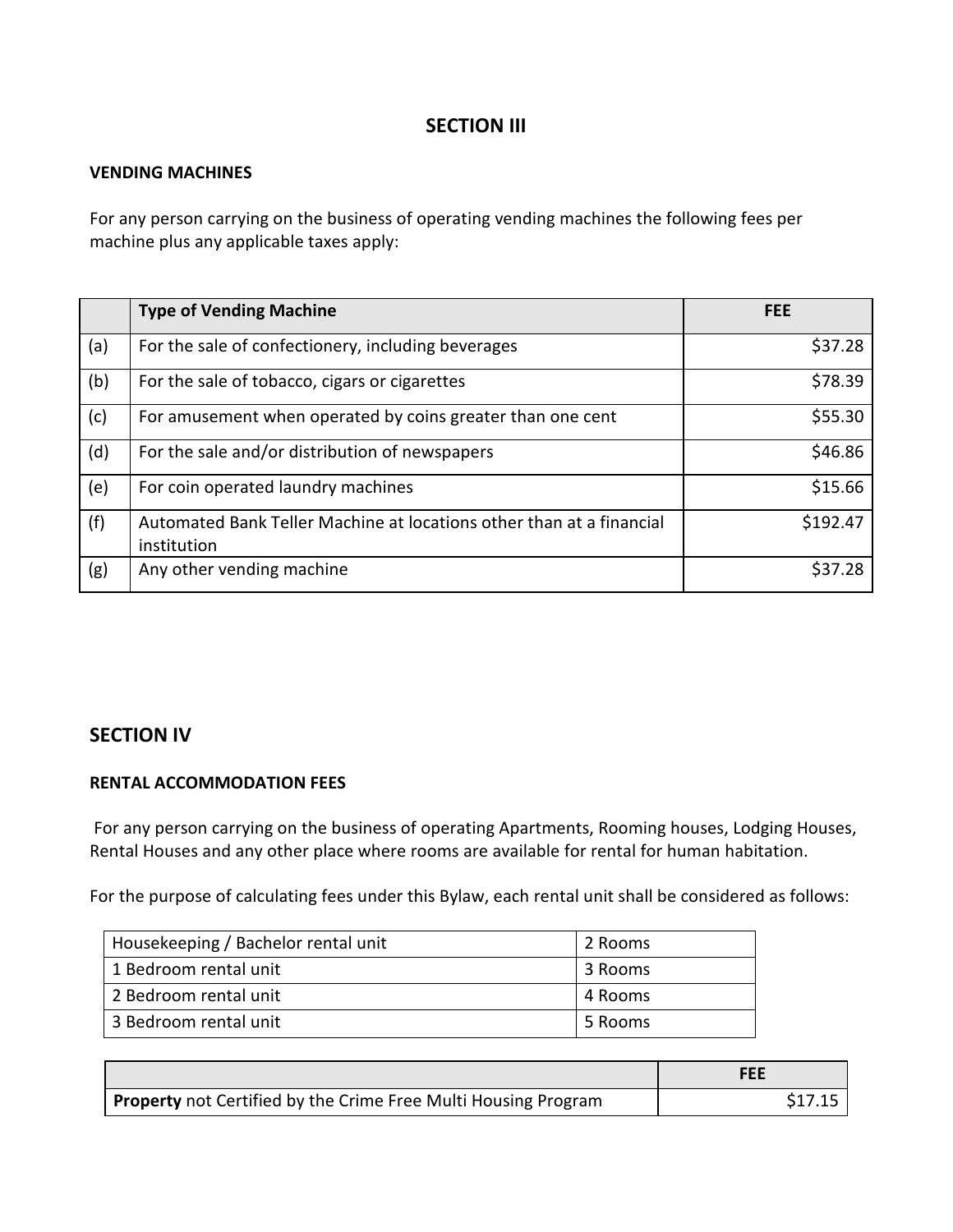|                                                                   | (per room) |
|-------------------------------------------------------------------|------------|
| <b>Property Certified by the Crime Free Multi Housing Program</b> | \$15.43    |
| $\vert$ (if applicable)                                           | (per room) |

# **SECTION V**

### **COMMERCIAL VEHICLE FEES**

The licence fees payable by licensees who are carrying on the business of carriers of persons or chattels are in the following amounts plus any applicable taxes:

| <b>VEHICLE TYPE</b>                                              |                                                                                  | <b>FEE</b>                    |
|------------------------------------------------------------------|----------------------------------------------------------------------------------|-------------------------------|
| Class "A" - Taxi                                                 | For each vehicle:<br>Carbon fuel or Hybrid<br><b>Zero Emission</b><br>Accessible | \$150.00<br>\$30.00<br>\$0.00 |
|                                                                  | If also used for displaying materials,<br>the additional fee per vehicle -       | \$8.32                        |
| Class " $B" - Bus$                                               | For each vehicle -                                                               | \$81.78                       |
| Class "C" - Hearse                                               | For each vehicle -                                                               | \$27.36                       |
| Class "D" - Limousine                                            | For each vehicle -                                                               | \$27.36                       |
| Class "F" - Driver Testing or Training<br>Vehicle                | For each vehicle -                                                               | \$34.20                       |
| Class "L" - Handicapped Persons<br><b>Transportation Vehicle</b> | For each vehicle -                                                               | \$216.47                      |